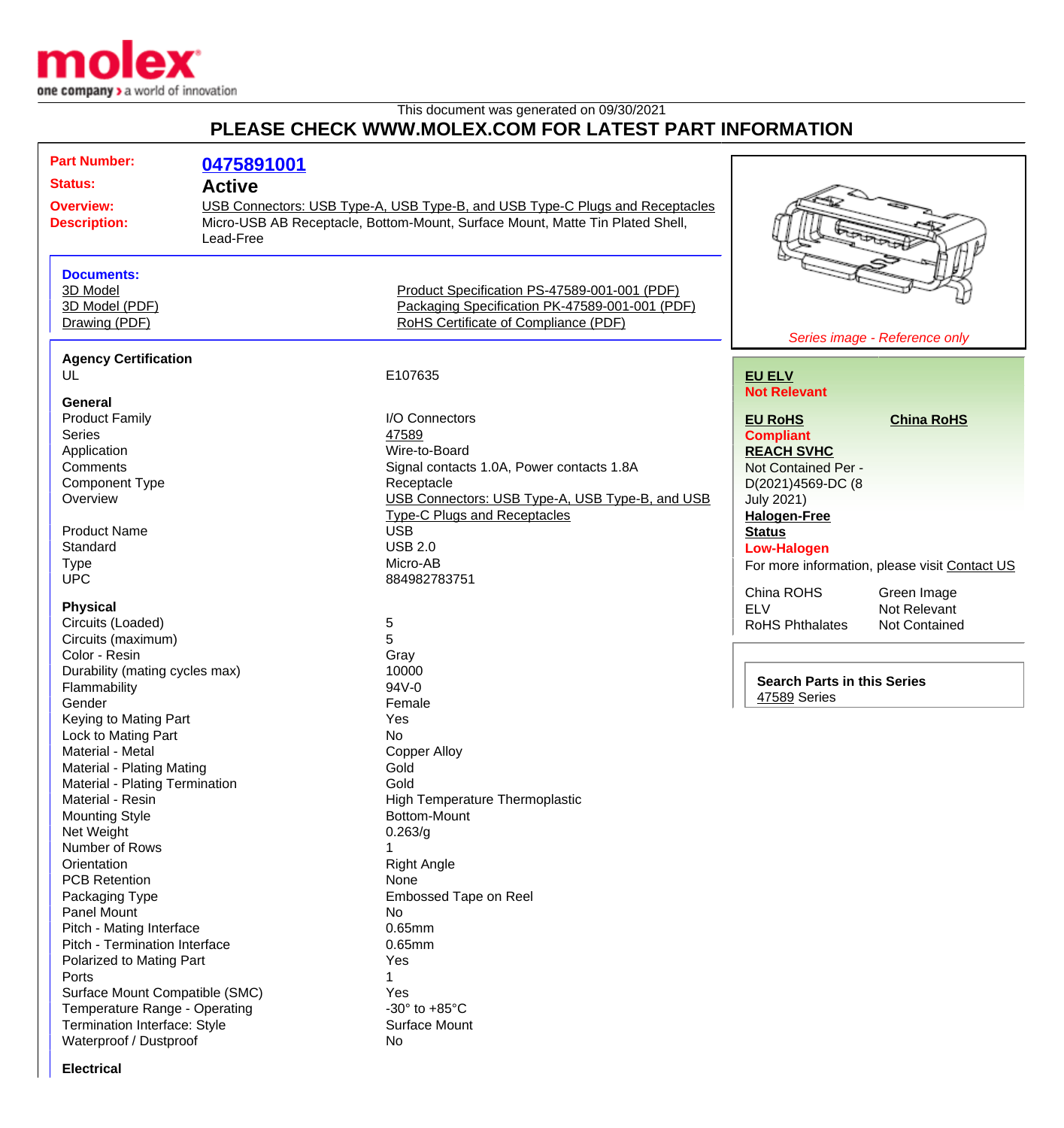| Current - Maximum per Contact<br>Grounding to Panel<br>Shield Type<br>Shielded<br>Voltage - Maximum                                                                                  | 1.8A, 1.0A<br>Yes<br><b>Full Shield</b><br>Yes<br>30V AC (RMS) |  |  |  |
|--------------------------------------------------------------------------------------------------------------------------------------------------------------------------------------|----------------------------------------------------------------|--|--|--|
| <b>Solder Process Data</b><br>Duration at Max. Process Temperature (seconds)<br>Lead-freeProcess Capability<br>Max. Cycles at Max. Process Temperature<br>Process Temperature max. C | 003<br><b>REFLOW</b><br>001<br>245                             |  |  |  |
| <b>Material Info</b>                                                                                                                                                                 |                                                                |  |  |  |
| <b>Reference - Drawing Numbers</b><br>Packaging Specification<br><b>Product Specification</b><br>Sales Drawing                                                                       | PK-47589-001-001<br>PS-47589-001-001<br>SD-47589-101-001       |  |  |  |

## This document was generated on 09/30/2021 **PLEASE CHECK WWW.MOLEX.COM FOR LATEST PART INFORMATION**